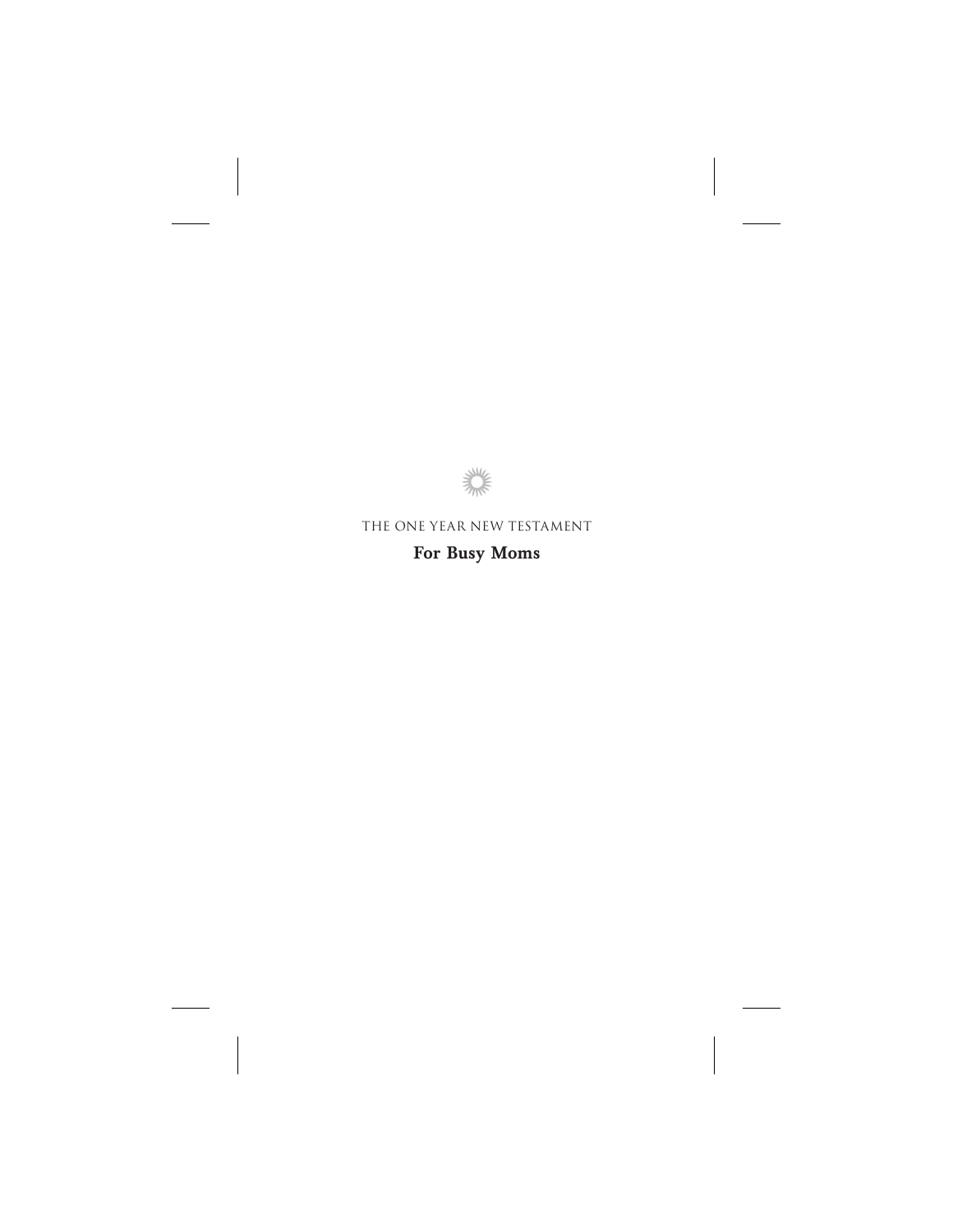



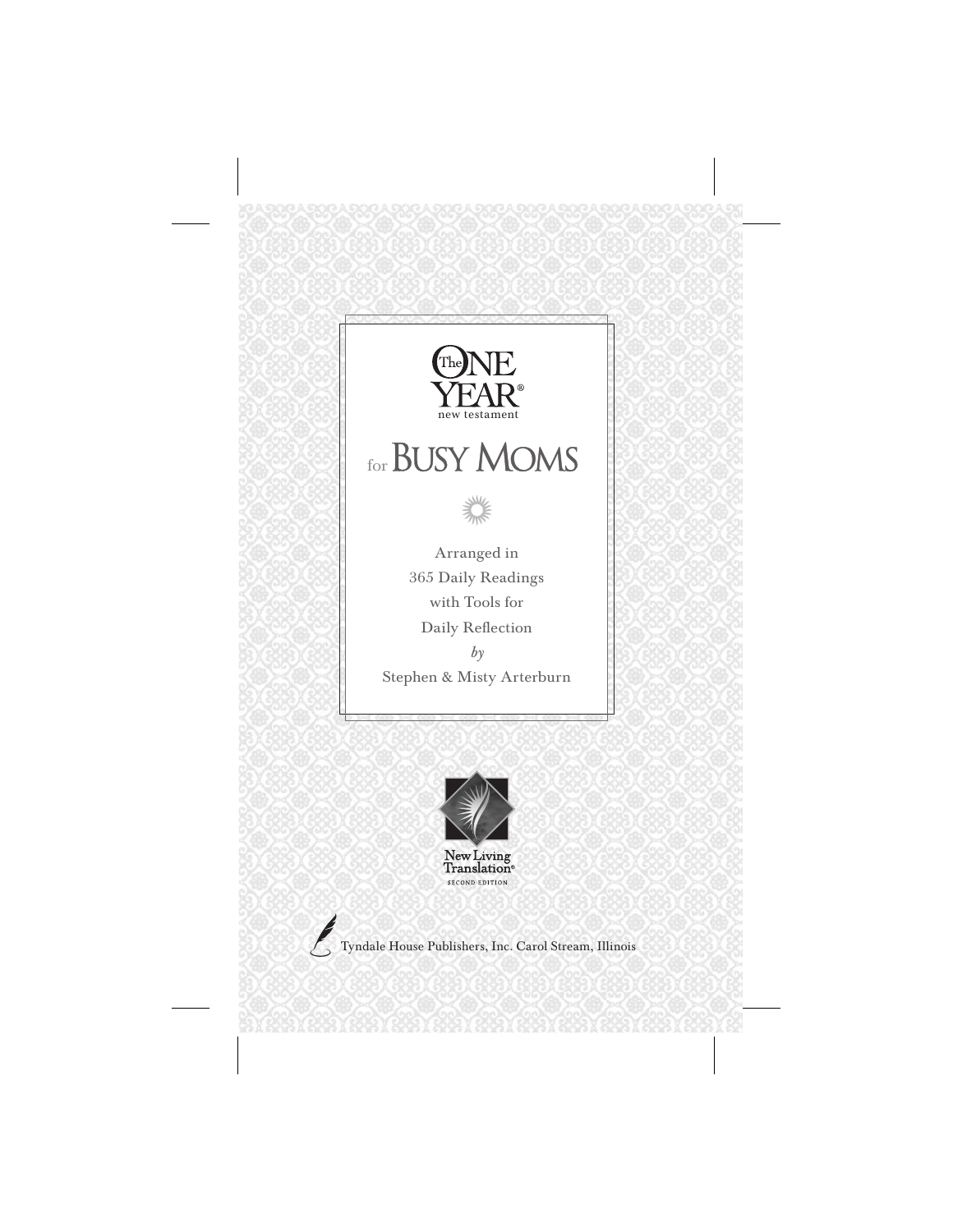Visit Tyndale's exciting Web site at www.tyndale.com

Features and Bible helps copyright © 2006 by Stephen and Misty Arterburn. All rights reserved.

Published in association with the literary agency of Alive Communications, Inc., 7680 Goddard St., Ste. 200, Colorado Springs, CO 80920.

Produced with the assistance of The Livingstone Corporation (www.LivingstoneCorp.com). Project staff includes Linda Taylor and Carol Chaffee Fielding.

Cover photo copyright © by VStock/Alamy. All rights reserved.

*The One Year New Testament for Busy Moms* is an edition of the *Holy Bible,* New Living Translation.

*Holy Bible,* New Living Translation, copyright © 1996, 2004 by Tyndale Charitable Trust. All rights reserved.

The text of the *Holy Bible,* New Living Translation, may be quoted in any form (written, visual, electronic, or audio) up to and inclusive of five hundred (500) verses without express written permission of the publisher, provided that the verses quoted do not account for more than 25 percent of the work in which they are quoted, and provided that a complete book of the Bible is not quoted.

When the *Holy Bible,* New Living Translation, is quoted, one of the following credit lines must appear on the copyright page or title page of the work:

Scripture quotations marked NLT are taken from the *Holy Bible,* New Living Translation, copyright © 1996, 2004. Used by permission ofTyndale House Publishers, Inc., Carol Stream, Illinois 60188. All rights reserved.

Scripture quotations are taken from the *Holy Bible,* New Living Translation, copyright *©* 1996, 2004. Used by permission of Tyndale House Publishers, Inc., Carol Stream, Illinois 60188. All rights reserved.

Unless otherwise indicated, all Scripture quotations are taken from the *Holy Bible,* New Living Translation, copyright  $\dot{\circ}$  1996, 2004. Used by permission of Tyndale House Publishers, Inc., Carol Stream, Illinois 60188. All rights reserved.

When quotations from the NLT text are used in nonsalable media, such as church bulletins, orders of service, newsletters, transparencies, or similar media, a complete copyright notice is not required, but the initials *NLT* must appear at the end of each quotation.

Quotations in excess of five hundred (500) verses or 25 percent of the work, or other permission requests, must be approved in writing by Tyndale House Publishers, Inc. Send requests by e-mail to: permission@tyndale.com or call 630-668-8300, ext. 8817.

Publication of any commentary or other Bible reference work produced for commercial sale that uses the New Living Translation requires written permission for use of the NLT text.

This Bible is typeset in the typeface *Lucerna*, designed by Brian Sooy & Co. exclusively for Tyndale House Publishers, Inc. All rights reserved.

*TYNDALE, New Living Translation, NLT,* and the New Living Translation logo are registered trademarks of Tyndale House Publishers, Inc.

*The One Year* is a registered trademark of Tyndale House Publishers, Inc.

ISBN-13: 978-1-4143-0621-6 ISBN-10: 1-4143-0621-0

Printed in the United States of America

12 11 10 09 08 07 4 3 2 1

Tyndale House Publishers and Wycliffe Bible Translators share the vision for an understandable, accurate translation of the Bible for every person in the world. Each sale of the *Holy Bible,* New Living Translation, benefits Wycliffe Bible Translators. Wycliffe is working with partners around the world to accomplish Vision 2025—an initiative to start a Bible translation program in every language group that needs it by the year 2025.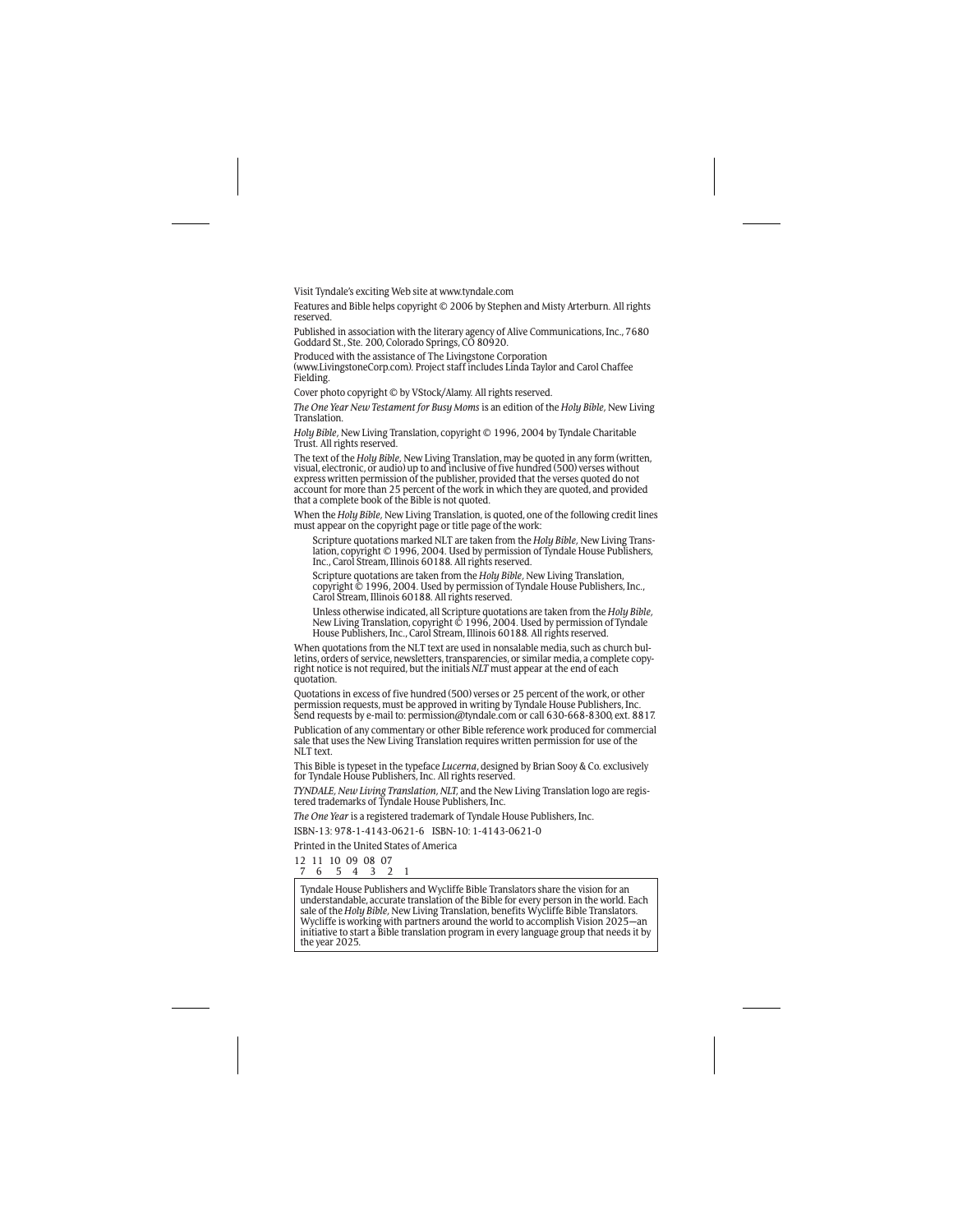## **CONTENTS**

| NLT New Testament Translation Team  A13 |  |
|-----------------------------------------|--|
|                                         |  |
|                                         |  |
|                                         |  |
|                                         |  |
|                                         |  |
|                                         |  |
|                                         |  |
|                                         |  |
| GALATIANS/September 14  367             |  |
| EPHESIANS/September 22 377              |  |
|                                         |  |
| COLOSSIANS/October 4  393               |  |
|                                         |  |
| 2 THESSALONIANS/October 13 404          |  |
|                                         |  |
|                                         |  |
|                                         |  |
|                                         |  |
|                                         |  |
|                                         |  |
| 1 PETER/November 22 455                 |  |
|                                         |  |
| 1 JOHN/November 30 468                  |  |
| 2 JOHN/December 6 476                   |  |
|                                         |  |
|                                         |  |
|                                         |  |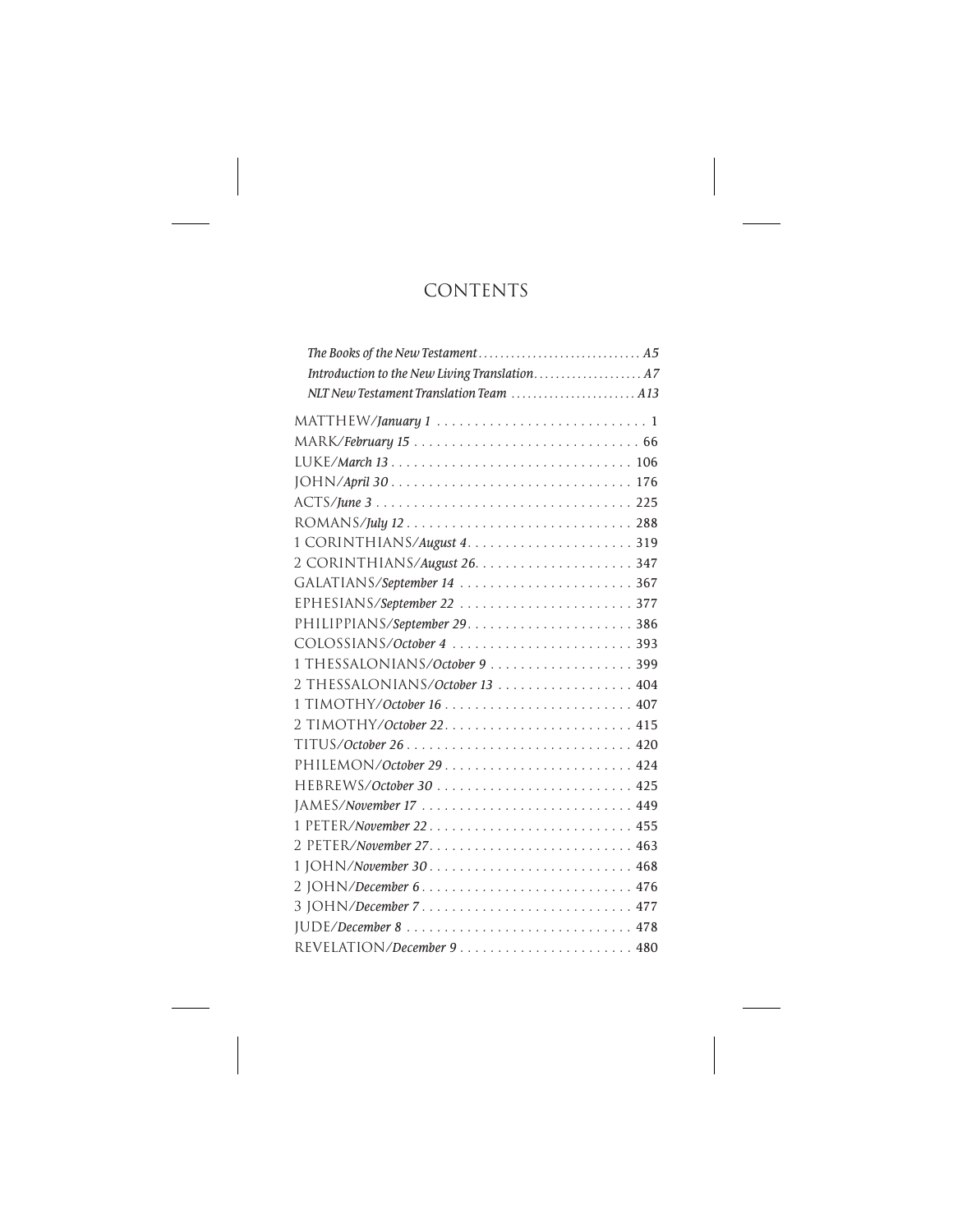



# JANUARY 1

*God brings together prophecy and people to fulfill his promise and his plan. All of the people recorded here are part of that plan.*

**MATTHEW 1:1-25**

This is a record of the ancestors of Jesus the Messiah, a descendant of David\* and of Abraham:

2 Abraham was the father of Isaac. Isaac was the father of Jacob. Jacob was the father of Judah and his brothers. 3 Judah was the father of Perez and Zerah (whose mother was Tamar). Perez was the father of Hezron. Hezron was the father of Ram.\* 4 Ram was the father of Amminadab. Amminadab was the father of Nahshon. Nahshon was the father of Salmon. 5 Salmon was the father of Boaz (whose mother was Rahab). Boaz was the father of Obed (whose mother was Ruth). Obed was the father of Jesse. 6 Jesse was the father of King David. David was the father of Solomon (whose mother was Bathsheba, the widow of Uriah). 7 Solomon was the father of Rehoboam. Rehoboam was the father of Abijah. Abijah was the father of Asa.\* 8 Asa was the father of Jehoshaphat. Jehoshaphat was the father of Jehoram.\* Jehoram was the father\* of Uzziah.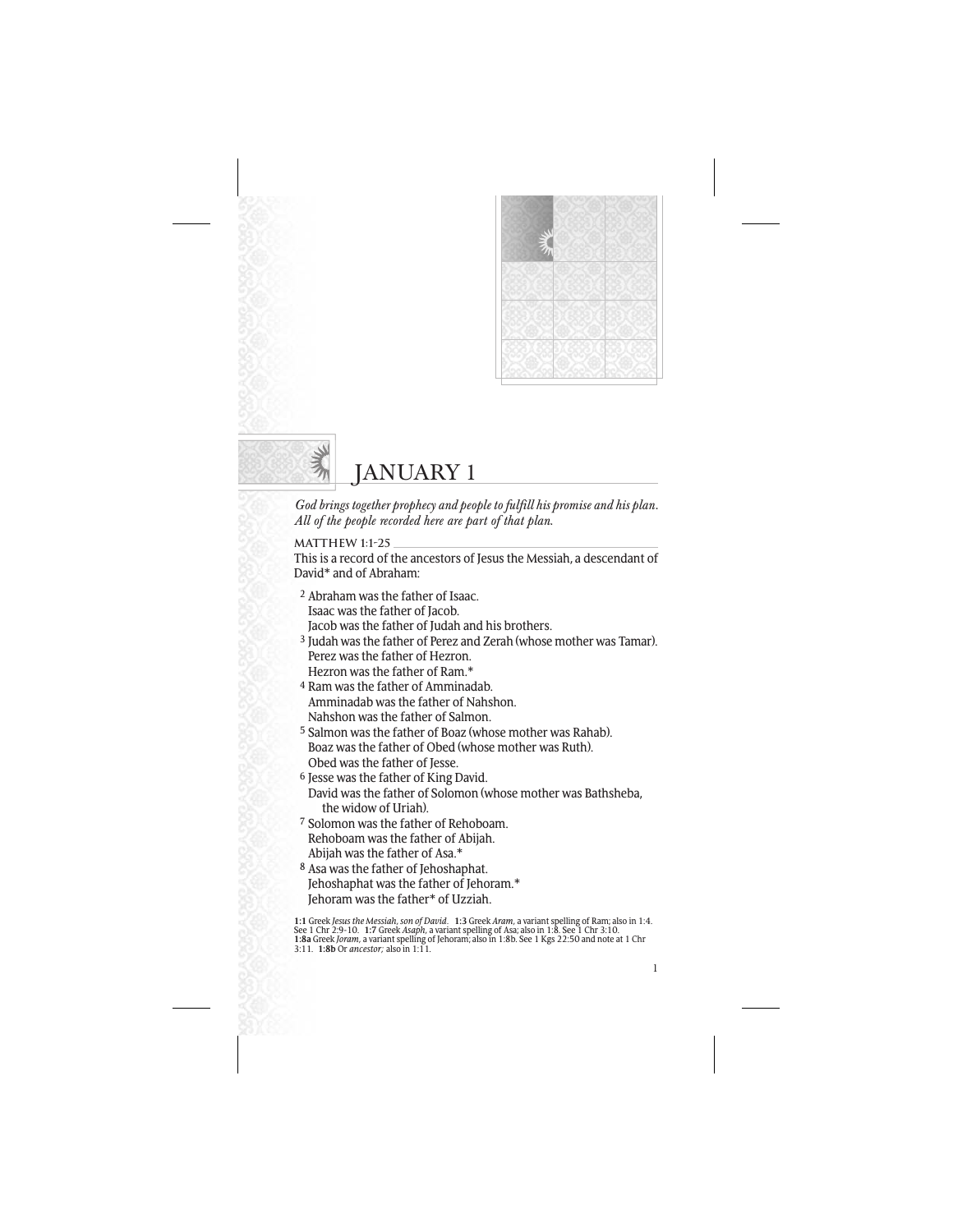- 9 Uzziah was the father of Jotham. Jotham was the father of Ahaz. Ahaz was the father of Hezekiah.
- 10 Hezekiah was the father of Manasseh. Manasseh was the father of Amon.\* Amon was the father of Josiah.
- 11 Josiah was the father of Jehoiachin\* and his brothers (born at the time of the exile to Babylon).
- 12 After the Babylonian exile: Jehoiachin was the father of Shealtiel. Shealtiel was the father of Zerubbabel.
- 13 Zerubbabel was the father of Abiud. Abiud was the father of Eliakim. Eliakim was the father of Azor.
- 14 Azor was the father of Zadok. Zadok was the father of Akim. Akim was the father of Eliud.
- 15 Eliud was the father of Eleazar. Eleazar was the father of Matthan. Matthan was the father of Jacob.
- 16 Jacob was the father of Joseph, the husband of Mary. Mary gave birth to Jesus, who is called the Messiah.

17All those listed above include fourteen generations from Abraham to David, fourteen from David to the Babylonian exile, and fourteen from the Babylonian exile to the Messiah.

18This is how Jesus the Messiah was born. His mother, Mary, was engaged to be married to Joseph. But before the marriage took place, while she was still a virgin, she became pregnant through the power of the Holy Spirit. 19Joseph, her fiancé, was a good man and did not want to disgrace her publicly, so he decided to break the engagement\* quietly.

20As he considered this, an angel of the Lord appeared to him in a dream. "Joseph, son of David," the angel said, "do not be afraid to take Mary as your wife. For the child within her was conceived by the Holy Spirit. 21And she will have a son, and you are to name him Jesus,\* for he will save his people from their sins."

22All of this occurred to fulfill the Lord's message through his prophet:

23 "Look! The virgin will conceive a child! She will give birth to a son, and they will call him Immanuel,\* which means 'God is with us.'"

**<sup>1:10</sup>** Greek *Amos,* a variant spelling of Amon; also in 1:10b. See 1 Chr 3:14. **1:11** Greek *Jeconiah,* a variant spelling of Jehoiachin; also in 1:12. See 2 Kgs 24:6 and note at 1 Chr 3:16. **1:19** Greek *to divorce her.* **1:21** *Jesus* means "The LORD saves." **1:23** Isa 7:14; 8:8, 10 (Greek version).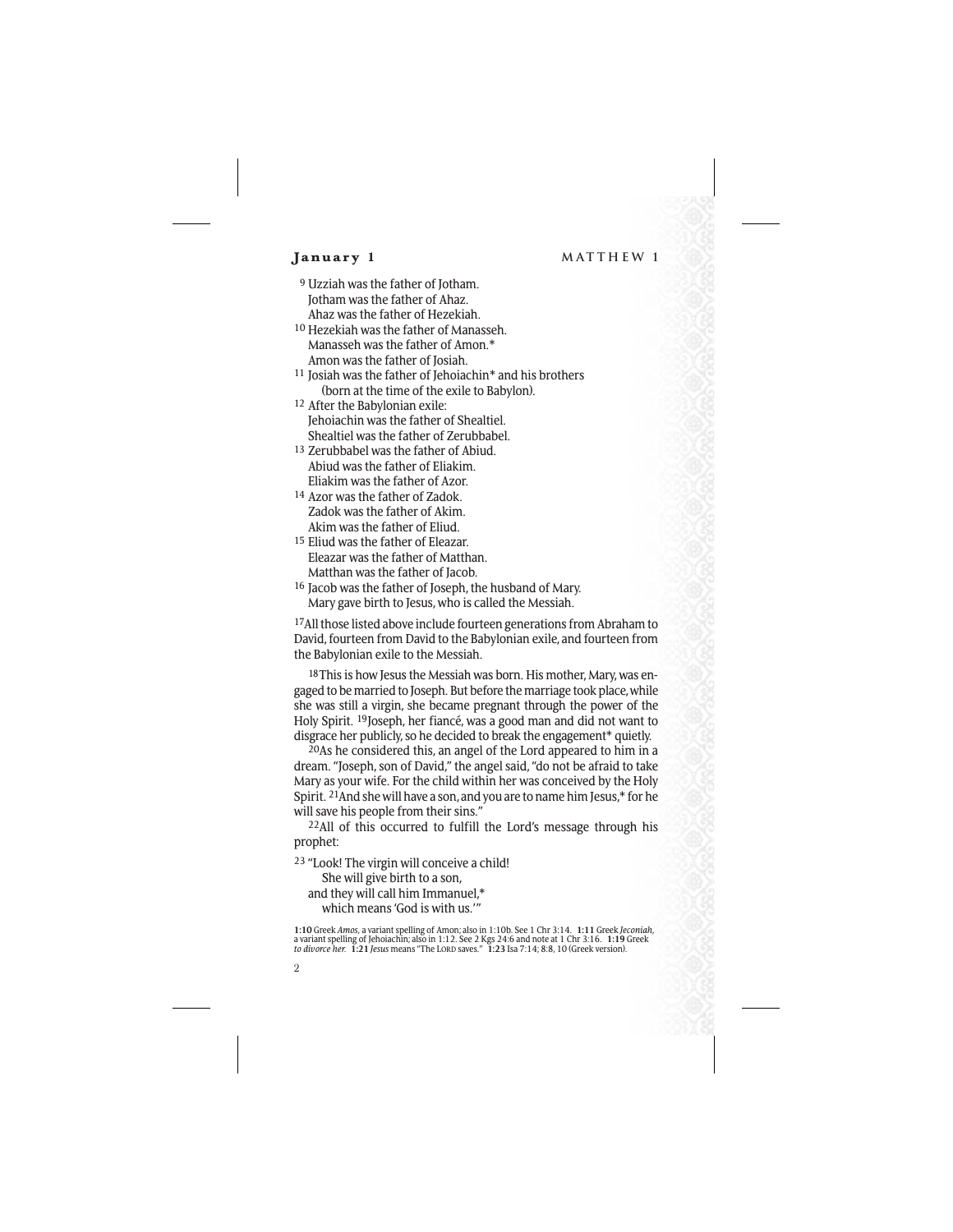### **MATTHEW 2 January 2**

24When Joseph woke up, he did as the angel of the Lord commanded and took Mary as his wife. 25But he did not have sexual relations with her until her son was born. And Joseph named him Jesus.

*Jesus' family tree is filled with imperfect women—Tamar, Rahab, Ruth, Bathsheba. You need not be perfect to be a good mom; you just need to be willing to trust God to guide you.*



*The most powerful people on earth are powerless to thwart God. Those who are wise recognize his work and worship him in response. God provided guidance to Joseph for his family, and they followed his leadership.*

**MATTHEW 2:1-23**

Jesus was born in Bethlehem in Judea, during the reign of King Herod. About that time some wise men\* from eastern lands arrived in Jerusalem, asking, 2"Where is the newborn king of the Jews? We saw his star as it rose,\* and we have come to worship him."

3King Herod was deeply disturbed when he heard this, as was everyone in Jerusalem. 4He called a meeting of the leading priests and teachers of religious law and asked, "Where is the Messiah supposed to be born?"

5"In Bethlehem in Judea," they said, "for this is what the prophet wrote:

6 'And you, O Bethlehem in the land of Judah,

are not least among the ruling cities\* of Judah,

for a ruler will come from you

who will be the shepherd for my people Israel.'\*"

7Then Herod called for a private meeting with the wise men, and he learned from them the time when the star first appeared. 8Then he told them, "Go to Bethlehem and search carefully for the child. And when you find him, come back and tell me so that I can go and worship him, too!"

9After this interview the wise men went their way. And the star they had seen in the east guided them to Bethlehem. It went ahead of them and stopped over the place where the child was. 10When they saw the star, they were filled with joy! 11They entered the house and saw the child with his mother, Mary, and they bowed down and worshiped him. Then they opened their treasure chests and gave him gifts of gold, frankincense, and myrrh.

**2:1** Or *royal astrologers;* Greek reads *magi;* also in 2:7, 16. **2:2** Or *star in the east.* **2:6a** Greek *the rulers.* **2:6b** Mic 5:2; 2 Sam 5:2.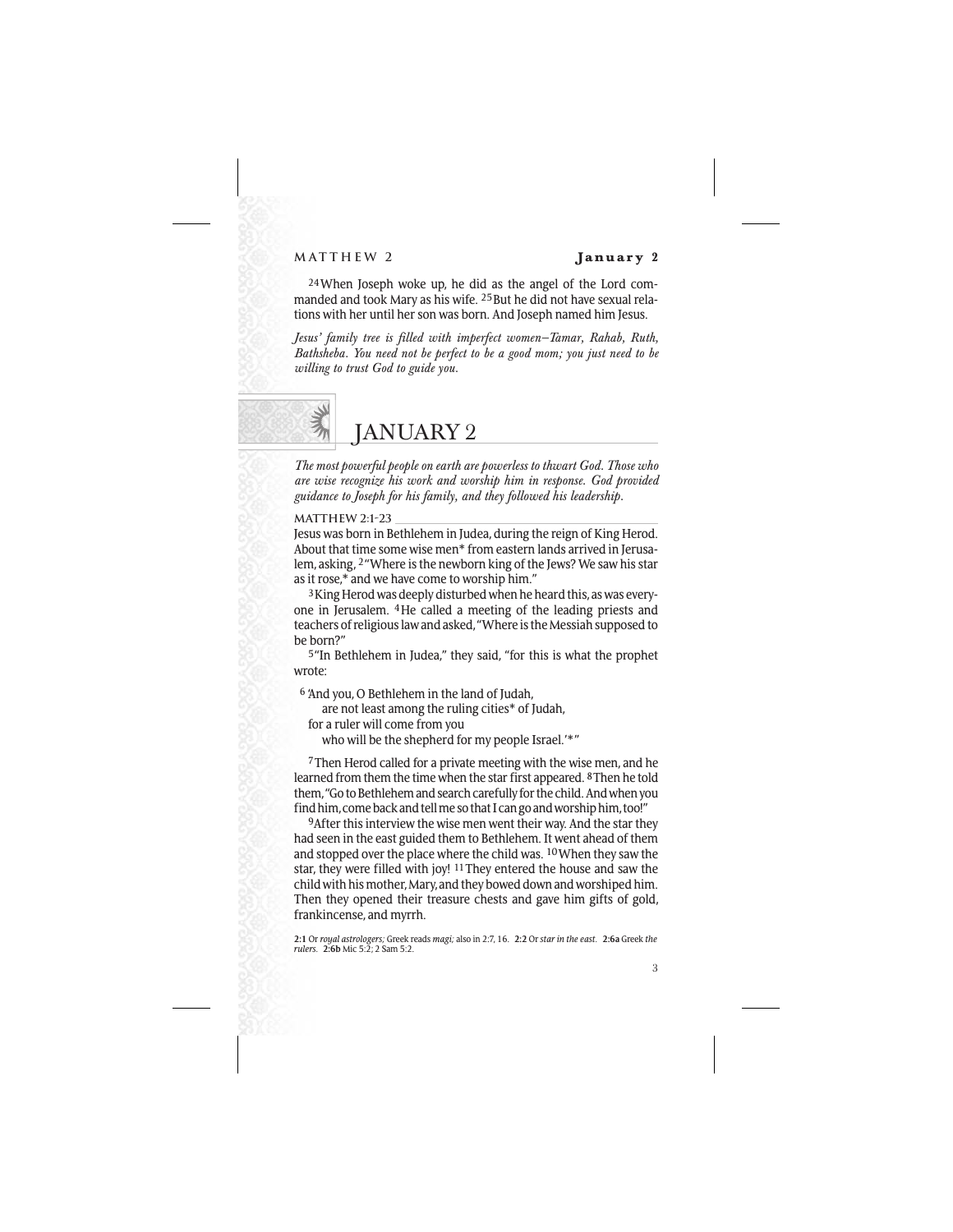12When it was time to leave, they returned to their own country by another route, for God had warned them in a dream not to return to Herod.

13After the wise men were gone, an angel of the Lord appeared to Joseph in a dream. "Get up! Flee to Egypt with the child and his mother," the angel said. "Stay there until I tell you to return, because Herod is going to search for the child to kill him."

<sup>14</sup>That night Joseph left for Egypt with the child and Mary, his mother, 15and they stayed there until Herod's death. This fulfilled what the Lord had spoken through the prophet: "I called my Son out of Egypt."\*

16Herod was furious when he realized that the wise men had outwitted him. He sent soldiers to kill all the boys in and around Bethlehem who were two years old and under, based on the wise men's report of the star's first appearance. 17Herod's brutal action fulfilled what God had spoken through the prophet Jeremiah:

18 "A cry was heard in Ramah weeping and great mourning. Rachel weeps for her children, refusing to be comforted, for they are dead."\*

19When Herod died, an angel of the Lord appeared in a dream to Joseph in Egypt. 20"Get up!" the angel said. "Take the child and his mother back to the land of Israel, because those who were trying to kill the child are dead."

21So Joseph got up and returned to the land of Israel with Jesus and his mother. <sup>22</sup> But when he learned that the new ruler of Judea was Herod's son Archelaus, he was afraid to go there. Then, after being warned in a dream, he left for the region of Galilee. 23So the family went and lived in a town called Nazareth. This fulfilled what the prophets had said: "He will be called a Nazarene."

*God provides guidance through difficult times. When you face danger and difficulty, do your thoughts and prayers turn to him?*



*The way we live shows whether we have really turned from our sins and become God's children.*

```
MATTHEW 3:1-17
```
In those days John the Baptist came to the Judean wilderness and began preaching. His message was, 2"Repent of your sins and turn to

**2:15** Hos 11:1. **2:18** Jer 31:15.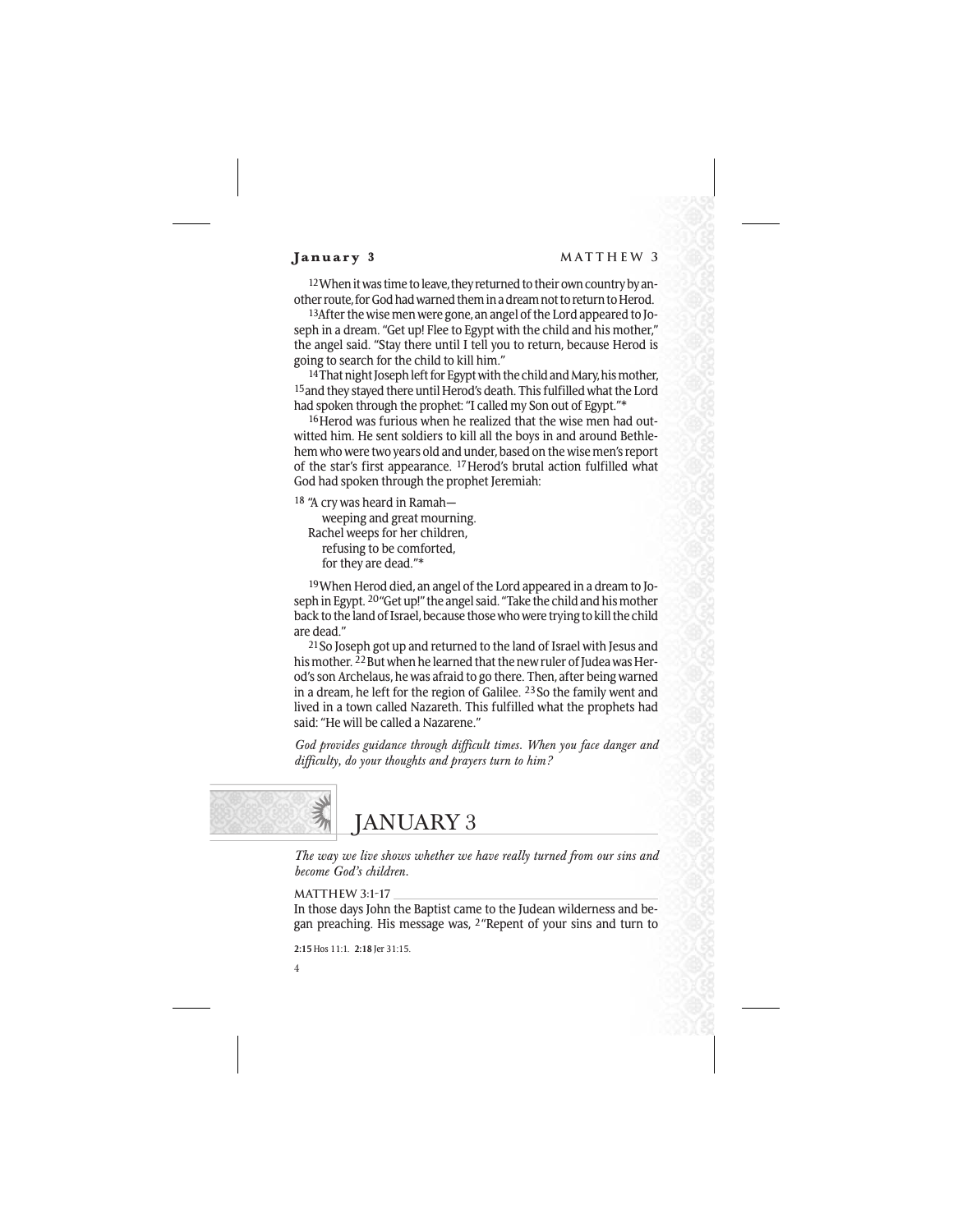### **MATTHEW 3 January 3**

God, for the Kingdom of Heaven is near.\*" 3The prophet Isaiah was speaking about John when he said,

"He is a voice shouting in the wilderness, 'Prepare the way for the Lord's coming! Clear the road for him!'"\*

4John's clothes were woven from coarse camel hair, and he wore a leather belt around his waist. For food he ate locusts and wild honey. 5People from Jerusalem and from all of Judea and all over the Jordan Valley went out to see and hear John. 6And when they confessed their sins, he baptized them in the Jordan River.

7But when he saw many Pharisees and Sadducees coming to watch him baptize,\* he denounced them. "You brood of snakes!" he exclaimed. "Who warned you to flee God's coming wrath? 8Prove by the way you live that you have repented of your sins and turned to God. 9Don't just say to each other, 'We're safe, for we are descendants of Abraham.' That means nothing, for I tell you, God can create children of Abraham from these very stones. 10Even now the ax of God's judgment is poised, ready to sever the roots of the trees. Yes, every tree that does not produce good fruit will be chopped down and thrown into the fire.

11"I baptize with\* water those who repent of their sins and turn to God. But someone is coming soon who is greater than I am—so much greater that I'm not worthy even to be his slave and carry his sandals. He will baptize you with the Holy Spirit and with fire.\* 12He is ready to separate the chaff from the wheat with his winnowing fork. Then he will clean up the threshing area, gathering the wheat into his barn but burning the chaff with never-ending fire."

13 Then Jesus went from Galilee to the Jordan River to be baptized by John. 14But John tried to talk him out of it. "I am the one who needs to be baptized by you," he said, "so why are you coming to me?"

15But Jesus said, "It should be done, for we must carry out all that God requires.\*" So John agreed to baptize him.

16After his baptism, as Jesus came up out of the water, the heavens were opened\* and he saw the Spirit of God descending like a dove and settling on him. <sup>17</sup>And a voice from heaven said, "This is my dearly loved Son, who brings me great joy."

## *As you expect obedience from your own children, what will you do today to walk in obedience to your Lord?*

<sup>3:2</sup> Or has come, or is coming soon. 3:3 Isa 40:3 (Greek version). 3:7 Or coming to be baptized.<br>3:11a Or in. 3:11b Or in the Holy Spirit and in fire. 3:15 Or for we must fulfill all righteousness. **3:16** Some manuscripts read *opened to him.*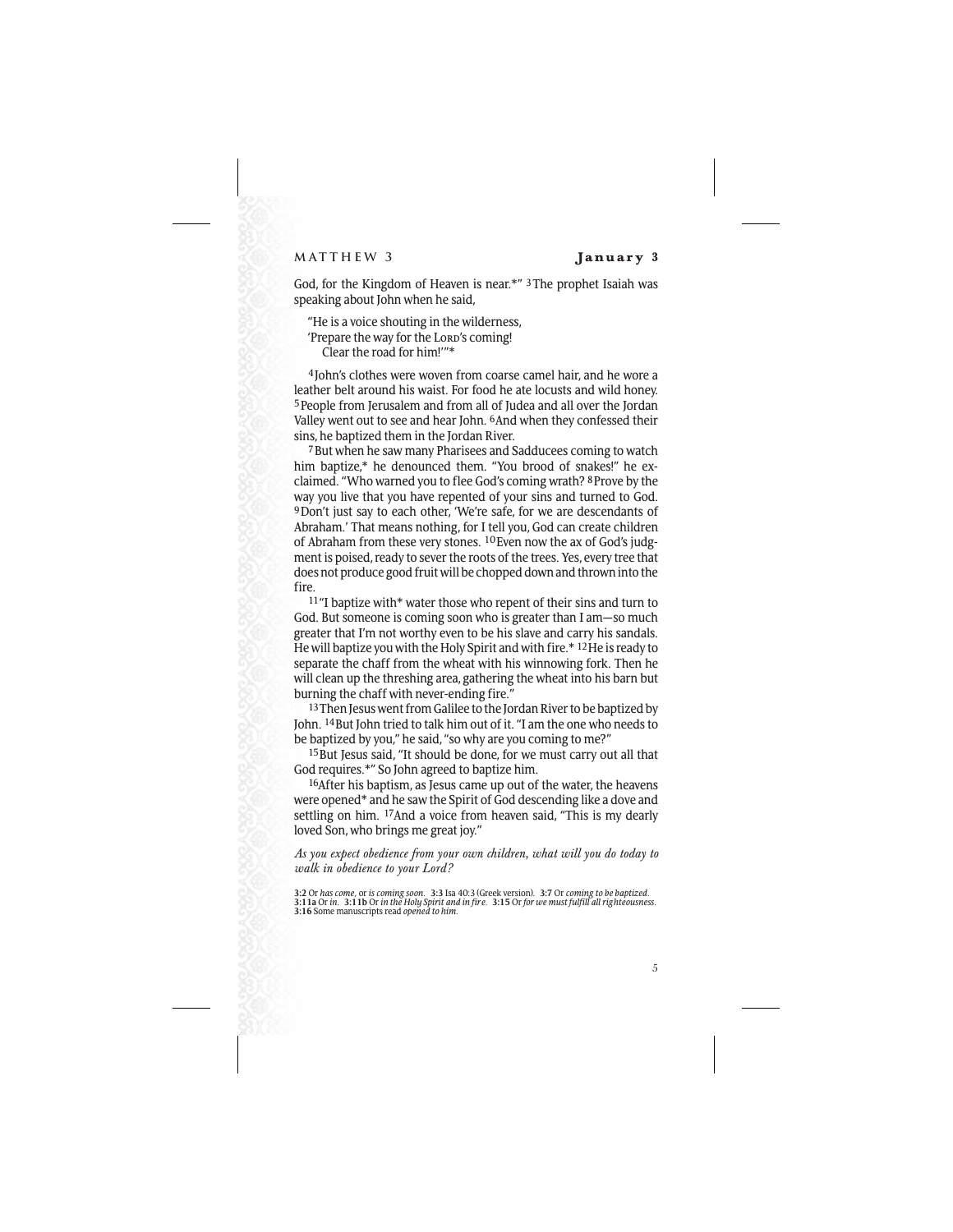

*When Jesus called, certain men followed—leaving behind their vocations and their families.*

**MATTHEW 4:1-25**

Then Jesus was led by the Spirit into the wilderness to be tempted there by the devil. 2For forty days and forty nights he fasted and became very hungry.

3During that time the devil\* came and said to him, "If you are the Son of God, tell these stones to become loaves of bread."

4But Jesus told him, "No! The Scriptures say,

'People do not live by bread alone,

but by every word that comes from the mouth of God.'\* "

5Then the devil took him to the holy city, Jerusalem, to the highest point of the Temple, 6and said, "If you are the Son of God, jump off! For the Scriptures say,

'He will order his angels to protect you. And they will hold you up with their hands so you won't even hurt your foot on a stone.'\*"

7Jesus responded, "The Scriptures also say, 'You must not test the Lord your God.'\*"

8Next the devil took him to the peak of a very high mountain and showed him all the kingdoms of the world and their glory. 9"I will give it all to you," he said, "if you will kneel down and worship me."

10"Get out of here, Satan," Jesus told him. "For the Scriptures say,

'You must worship the Lorp your God and serve only him.'\* "

11Then the devil went away, and angels came and took care of Jesus.

12When Jesus heard that John had been arrested, he left Judea and returned to Galilee. 13He went first to Nazareth, then left there and moved to Capernaum, beside the Sea of Galilee, in the region of Zebulun and Naphtali. 14This fulfilled what God said through the prophet Isaiah:

15 "In the land of Zebulun and of Naphtali, beside the sea, beyond the Jordan River, in Galilee where so many Gentiles live,

16 the people who sat in darkness have seen a great light.

**4:3** Greek *the tempter.* **4:4** Deut 8:3. **4:6** Ps 91:11-12. **4:7** Deut 6:16. **4:10** Deut 6:13.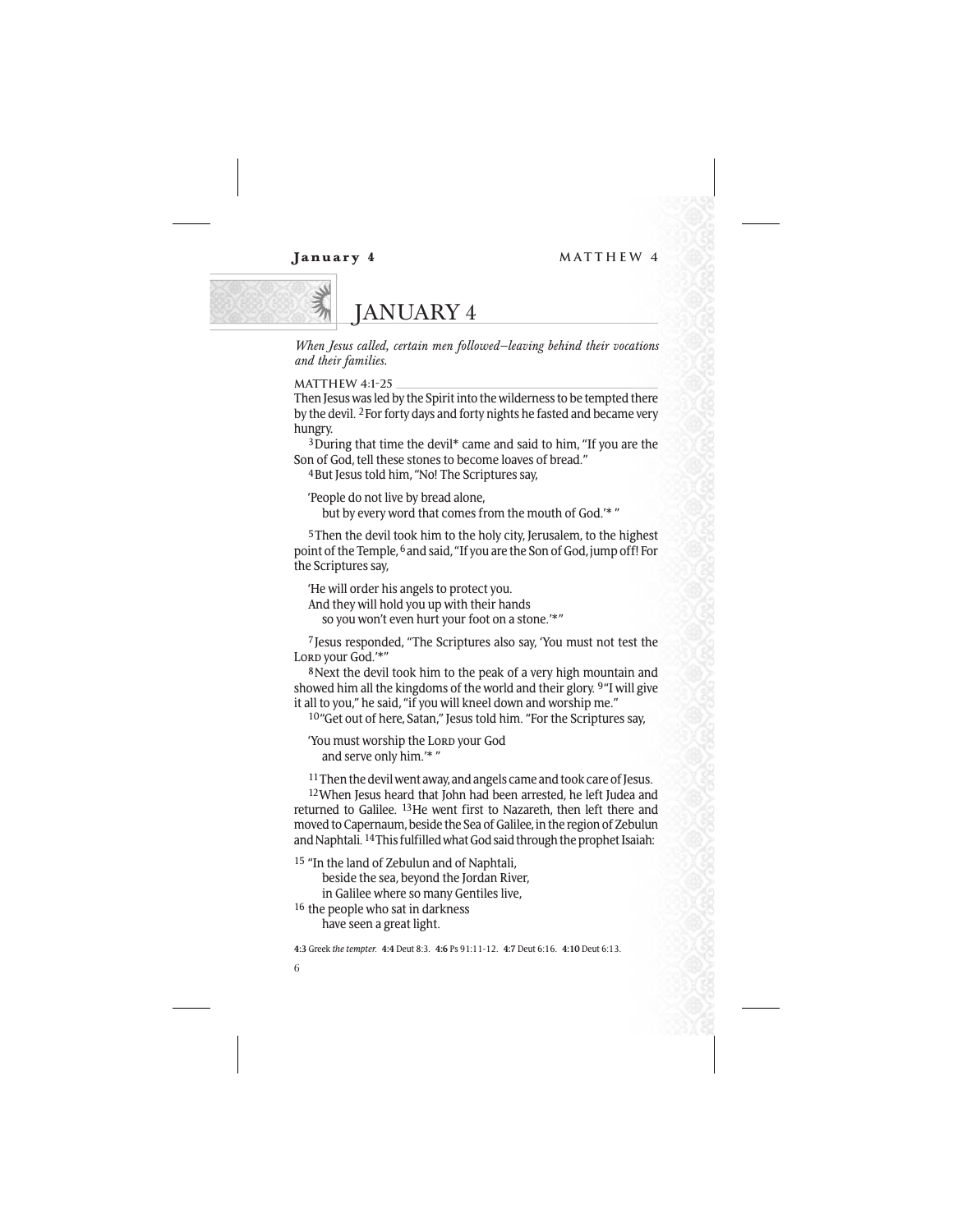And for those who lived in the land where death casts its shadow, a light has shined."\*

17 From then on Jesus began to preach, "Repent of your sins and turn to God, for the Kingdom of Heaven is near.\*"

18One day as Jesus was walking along the shore of the Sea of Galilee, he saw two brothers—Simon, also called Peter, and Andrew—throwing a net into the water, for they fished for a living. 19Jesus called out to them, "Come, follow me, and I will show you how to fish for people!" 20And they left their nets at once and followed him.

<sup>21</sup>A little farther up the shore he saw two other brothers, James and John, sitting in a boat with their father, Zebedee, repairing their nets. And he called them to come, too. 22They immediately followed him, leaving the boat and their father behind.

23Jesus traveled throughout the region of Galilee, teaching in the synagogues and announcing the Good News about the Kingdom. And he healed every kind of disease and illness. 24News about him spread as far as Syria, and people soon began bringing to him all who were sick. And whatever their sickness or disease, or if they were demon possessed or epileptic or paralyzed—he healed them all. 25Large crowds followed him wherever he went—people from Galilee, the Ten Towns,\* Jerusalem, from all over Judea, and from east of the Jordan River.

*Your children will one day go their own way. Pray today that they will follow God's guidance—and pray that you'll be ready to let them go!*



*Salt and light—we have them in abundance and take them for granted. Yet God says you* are *both.*

**MATTHEW 5:1-26**

One day as he saw the crowds gathering, Jesus went up on the mountainside and sat down. His disciples gathered around him, 2and he began to teach them.

<sup>3</sup> "God blesses those who are poor and realize their need for him,\*

for the Kingdom of Heaven is theirs.

- 4 God blesses those who mourn,
	- for they will be comforted.
- 5 God blesses those who are humble, for they will inherit the whole earth.

**4:15-16** Isa 9:1-2 (Greek version). **4:17** Or *has come,* or *is coming soon.* **4:25** Greek *Decapolis.* **5:3** Greek *poor in spirit.*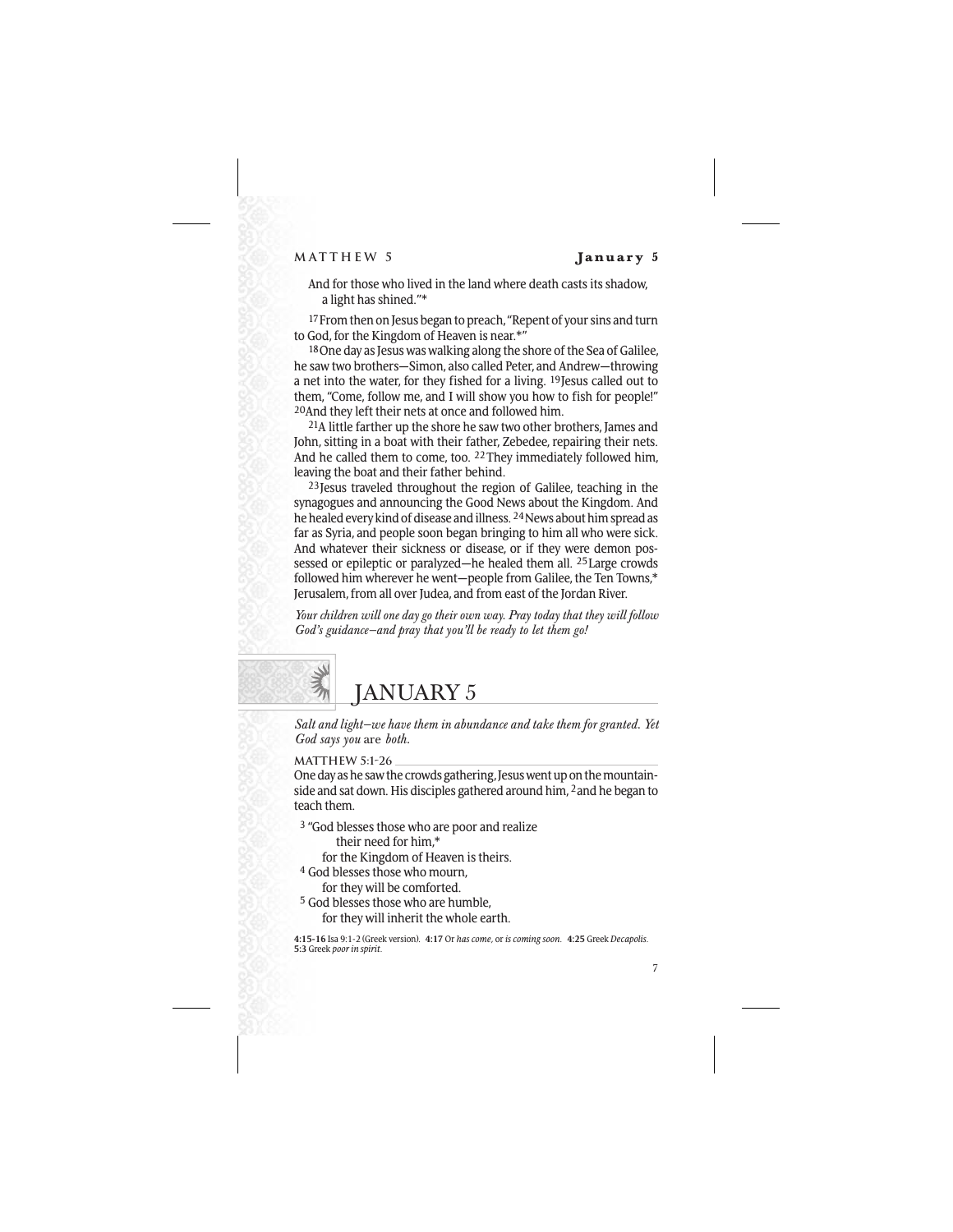6 God blesses those who hunger and thirst for justice,\* for they will be satisfied.

- 7 God blesses those who are merciful, for they will be shown mercy.
- 8 God blesses those whose hearts are pure, for they will see God.
- 9 God blesses those who work for peace, for they will be called the children of God.
- 10 God blesses those who are persecuted for doing right, for the Kingdom of Heaven is theirs.

11"God blesses you when people mock you and persecute you and lie about you\* and say all sorts of evil things against you because you are my followers. 12Be happy about it! Be very glad! For a great reward awaits you in heaven. And remember, the ancient prophets were persecuted in the same way.

13"You are the salt of the earth. But what good is salt if it has lost its flavor? Can you make it salty again? It will be thrown out and trampled underfoot as worthless.

14"You are the light of the world—like a city on a hilltop that cannot be hidden. 15No one lights a lamp and then puts it under a basket. Instead, a lamp is placed on a stand, where it gives light to everyone in the house. 16In the same way, let your good deeds shine out for all to see, so that everyone will praise your heavenly Father.

17"Don't misunderstand why I have come. I did not come to abolish the law of Moses or the writings of the prophets. No, I came to accomplish their purpose. 18I tell you the truth, until heaven and earth disappear, not even the smallest detail of God's law will disappear until its purpose is achieved. 19So if you ignore the least commandment and teach others to do the same, you will be called the least in the Kingdom of Heaven. But anyone who obeys God's laws and teaches them will be called great in the Kingdom of Heaven.

20"But I warn you—unless your righteousness is better than the righteousness of the teachers of religious law and the Pharisees, you will never enter the Kingdom of Heaven!

21"You have heard that our ancestors were told, 'You must not murder. If you commit murder, you are subject to judgment.'\* 22 But I say, if you are even angry with someone,\* you are subject to judgment! If you call someone an idiot,\* you are in danger of being brought before the court. And if you curse someone,\* you are in danger of the fires of hell.\*

23"So if you are presenting a sacrifice\* at the altar in the Temple and you suddenly remember that someone has something against you,

<sup>5:6</sup> Or for righteousness. 5:11 Some manuscripts omit and lie about you. 5:21 Exod 20:13;<br>Deut 5:17. 5:22a Some manuscripts add without cause. 5:22b Greek uses an Aramaic term of<br>contempt: If you say to your brother, Raca.'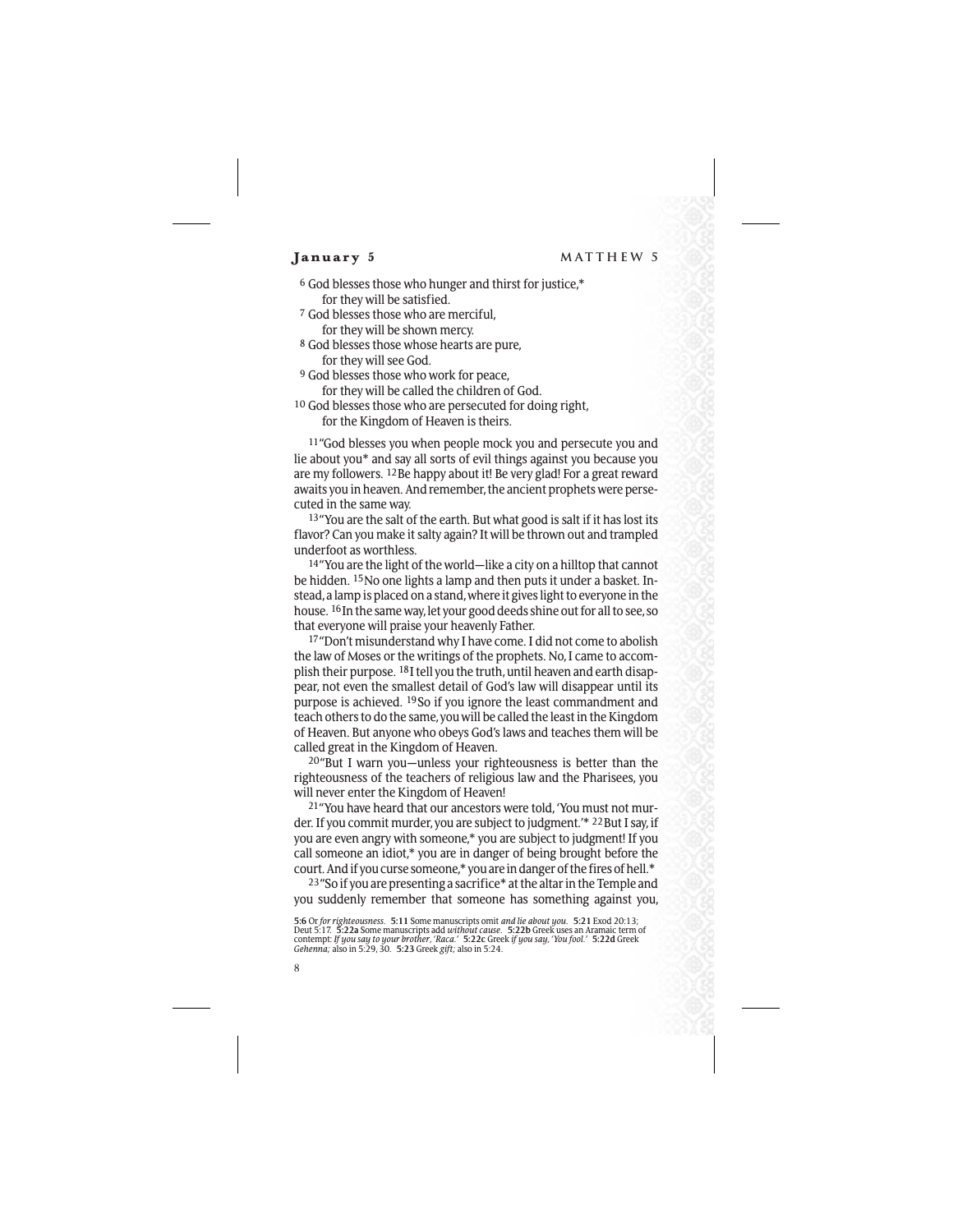24leave your sacrifice there at the altar. Go and be reconciled to that person. Then come and offer your sacrifice to God.

25"When you are on the way to court with your adversary, settle your differences quickly. Otherwise, your accuser may hand you over to the judge, who will hand you over to an officer, and you will be thrown into prison.  $26$  And if that happens, you surely won't be free again until you have paid the last penny."\*

*In what ways are you salt and light in the lives of your children? How are you helping them let their light shine for all to see?*

## JANUARY 6

*We may have been taught certain patterns from our own families growing up—but Jesus had something to say about the way his children should live.*

## **MATTHEW 5:27-48**

"You have heard the commandment that says, 'You must not commit adultery.<sup>'\* 28</sup>But I say, anyone who even looks at a woman with lust has already committed adultery with her in his heart. 29So if your eye even your good eye\*—causes you to lust, gouge it out and throw it away. It is better for you to lose one part of your body than for your whole body to be thrown into hell.  $30$  And if your hand—even your stronger hand\*—causes you to sin, cut it off and throw it away. It is better for you to lose one part of your body than for your whole body to be thrown into hell.

31"You have heard the law that says, 'A man can divorce his wife by merely giving her a written notice of divorce.'\* 32But I say that a man who divorces his wife, unless she has been unfaithful, causes her to commit adultery. And anyone who marries a divorced woman also commits adultery.

33"You have also heard that our ancestors were told, 'You must not break your vows; you must carry out the vows you make to the Lord.'\* 34But I say, do not make any vows! Do not say, 'By heaven!' because heaven is God's throne. 35And do not say, 'By the earth!' because the earth is his footstool. And do not say, 'By Jerusalem!' for Jerusalem is the city of the great King. 36Do not even say, 'By my head!' for you can't turn one hair white or black. 37Just say a simple, 'Yes, I will,' or 'No, I won't.' Anything beyond this is from the evil one.

38 "You have heard the law that says the punishment must match the injury: 'An eye for an eye, and a tooth for a tooth.'\* 39But I say, do not

5:26 Greek *the last kodrantes* [i.e., quadrans]. 5:27 Exod 20:14; Deut 5:18. 5:29 Greek *your*<br>right eye. 5:30 Greek your right hand. 5:31 Deut 24:1. 5:33 Num 30:2. 5:38 Greek the law<br>that says: 'An eye for an eye a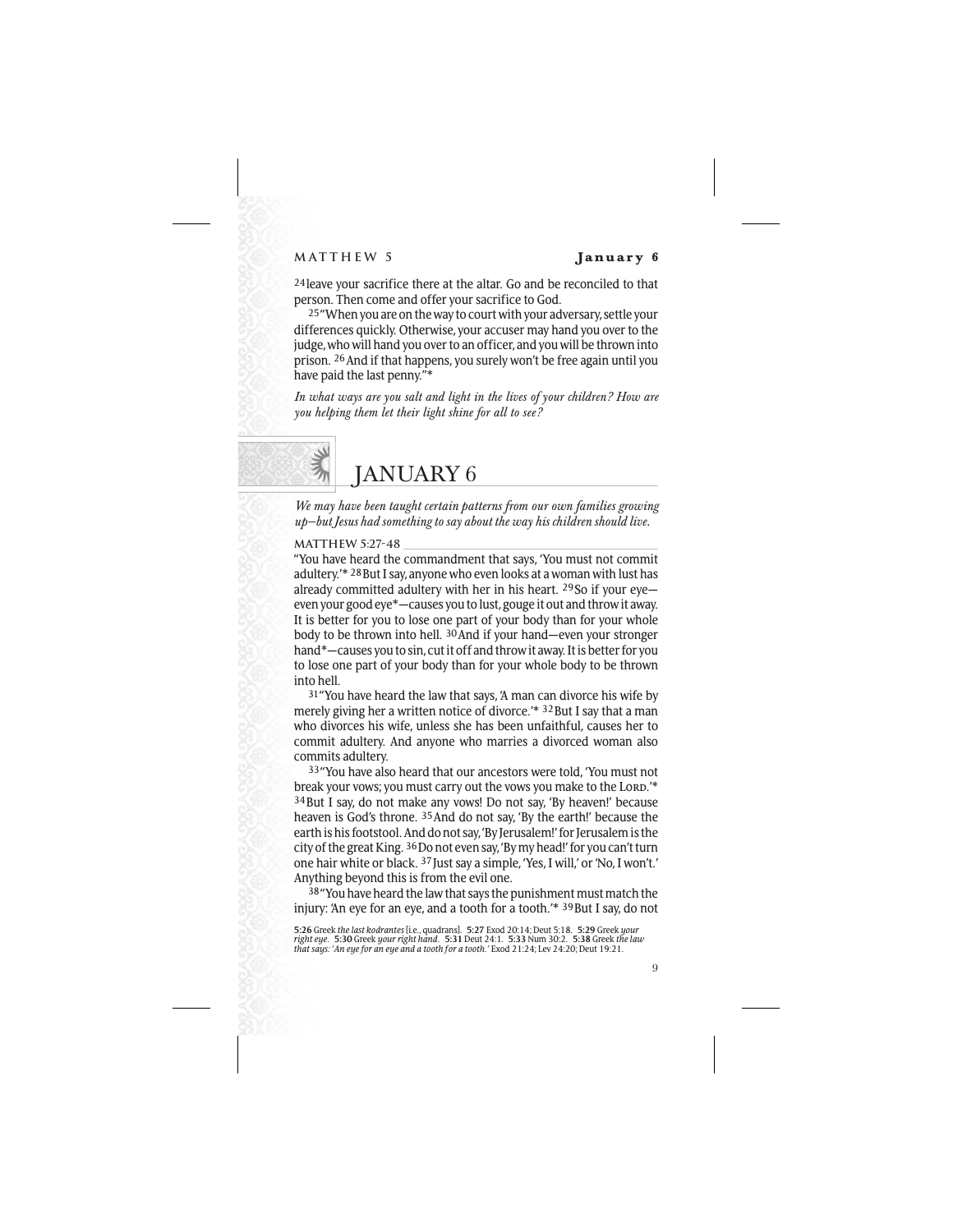resist an evil person! If someone slaps you on the right cheek, offer the other cheek also. 40If you are sued in court and your shirt is taken from you, give your coat, too. 41If a soldier demands that you carry his gear for a mile,\* carry it two miles. 42Give to those who ask, and don't turn away from those who want to borrow.

43"You have heard the law that says, 'Love your neighbor'\* and hate your enemy. 44But I say, love your enemies!\* Pray for those who persecute you! 45In that way, you will be acting as true children of your Father in heaven. For he gives his sunlight to both the evil and the good, and he sends rain on the just and the unjust alike. 46If you love only those who love you, what reward is there for that? Even corrupt tax collectors do that much. 47If you are kind only to your friends,\* how are you different from anyone else? Even pagans do that. <sup>48</sup> But you are to be perfect, even as your Father in heaven is perfect."

*Are you teaching your children to be truthful? In what ways are you a good example to them of truthfulness?*

# JANUARY 7

*God, "who sees everything," rewards those who give, pray, and fast with pure motives.*

## **MATTHEW 6:1-18**

"Watch out! Don't do your good deeds publicly, to be admired by others, for you will lose the reward from your Father in heaven. 2When you give to someone in need, don't do as the hypocrites do—blowing trumpets in the synagogues and streets to call attention to their acts of charity! I tell you the truth, they have received all the reward they will ever get. 3But when you give to someone in need, don't let your left hand know what your right hand is doing. 4Give your gifts in private, and your Father, who sees everything, will reward you.

5"When you pray, don't be like the hypocrites who love to pray publicly on street corners and in the synagogues where everyone can see them. I tell you the truth, that is all the reward they will ever get. <sup>6</sup>But when you pray, go away by yourself, shut the door behind you, and pray to your Father in private. Then your Father, who sees everything, will reward you.

7"When you pray, don't babble on and on as people of other religions do. They think their prayers are answered merely by repeating

**<sup>5:41</sup>** Greek *milion* [4,854 feet or 1,478 meters]. **5:43** Lev 19:18. **5:44** Some manuscripts add *Bless those who curse you. Do good to those who hate you.* Compare Luke 6:27-28. **5:47** Greek *your brothers.*